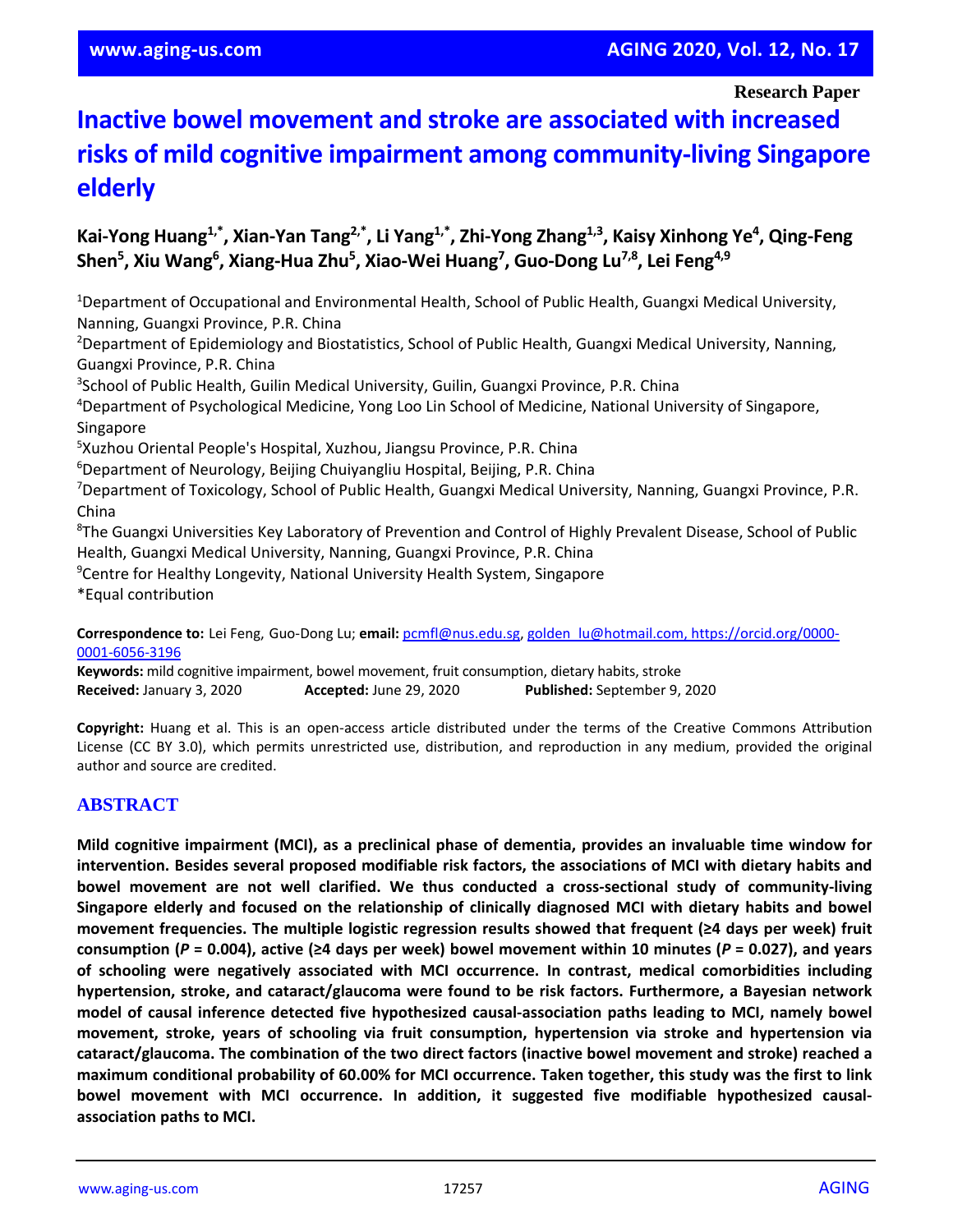## **INTRODUCTION**

Dementia, which occurs mainly in people older than 65 years, is one of the greatest global challenges for health and social care in the  $21<sup>st</sup>$  century [1]. Fifty million people worldwide lived with dementia in 2018, and the total number may triple to 152 million by 2050 [2]. The annual global cost of dementia treatment and care has reached one trillion US dollars and will double by 2030 [2]. Unfortunately, there is no effective diseasemodifying pharmaceutical treatment available to cure or prevent dementia. Mild cognitive impairment (MCI) is a transitional state between the cognitive changes of normal aging and dementia [3], with a prevalence varying from 4% to 19% among people aged 60 and above [1]. MCI is also regarded as a preclinical phase of dementia, because around 22% of MCI-affected people would progress to dementia within 3 to 10 years upon diagnosis of MCI, while only 3% of non-MCI people develop dementia [4]. This pre-disease state of MCI opens an invaluable therapeutic time window to intervene or prevent further deterioration into dementia.

It was estimated that around one third of dementia burdens could be prevented theoretically by controlling modifiable risk factors [1]. Preventive countermeasures are composed of two major categories: management of medical comorbidities and modifications of lifestyles. First, high-risk medical comorbidities (e.g. midlife hypertension, obesity and hearing loss; late-life depression and diabetes) account for 17% of risks to develop dementia. Active treatments of these medical comorbidities were recommended to control MCI and prevent deterioration into dementia. Second, adopting healthy lifestyles (e.g. active engagements of social and physical activities, cognitive stimulation activities and smoking cessation) may control another 10% risks. Unfortunately, dietary factors were not included in the model, and their contributions are not calculated [1], although adherence to a Mediterranean diet was suggested to be beneficial for controlling vascular and metabolic risk factors. Previous studies have reported that adequate or excess intakes of fruit and/or vegetables were associated with a reduced risk of cognitive impairments [5]. Numerous preclinical studies have found that polyphenolic antioxidants found in fruits and vegetables could effectively decrease and even block neuronal death and thereby reduce the occurrence of dementia, especially in cell studies and in animal models [6].

Another close but neglected connection is bowel movement, which is affected by individuals' dietary habits and the stool contents. Inactive bowel movement and constipation are common gastrointestinal symptoms (e.g., stool hardness, a prolonged and difficult passage of stool, or a feeling of unfinished evacuation) [7]. It has been proposed that gut-brain axis dysfunction may play a role in neurological diseases, strengthening the importance of gut flora in a biochemical signaling cascade between the gut and central nervous system. Constipation could precede clinical motor symptoms, particularly Parkinson's disease (PD), by many years [8]. Based on a large-scale prospective cohort study (the Honolulu-Asia Aging Study) with 12 years' follow-up, Abbott and colleagues made a landmark finding that infrequent bowel movement was correlated with an increased risk of PD [9]. A case-control study by Savica et al. using medical records documentation in the Rochester Epidemiology Project later reiterated the positive association between constipation (which was recorded 20 years or even more before the onset of motor impairments) and an increased risk of PD development. However, it is still unclear whether constipation may affect cognitive functions apart from motor neuron diseases. A few studies [10] have pointed out that patients affected by dementia with Lewy bodies had a higher prevalence of constipation. The authors suggested including examinations of constipation together with other non-cognitive symptoms, e.g., hyposmia and sleep behavior disorders, for the prodromal diagnosis of dementia.

In the present study, we aimed to dissect the associations of bowel movement frequencies and dietary habits with clinical-diagnosed MCI in a population-based cross-sectional study [the Diet and Healthy Aging (DaHA) study] in Singapore. For this observational study, we applied multiple logistic regression analyses to determine the adjusted odds ratios (AOR) of bowel movement on MCI occurrence. A Bayesian network approach that integrates causal diagram model and probabilistic model was then applied to infer the causal relationships between exposure variables (bowel movement frequencies and other possible influencers) and outcome variable (MCI occurrence). Qualitatively, the conceptual framework of causal association and the hypothesized causalassociation paths among exposure variables were detected via a direct acyclic graph (DAG). Quantitatively, the magnitudes of causal association were inferred via the conditional probability table of the outcome variable under the combinations of direct factors. Moreover, the predictive reasoning forwarded from exposure variables and the importance scores of exposure variables were determined with a Bayesian network. This methodology has been conducted successfully in the field of neurological diseases. Kuipers and colleagues inferred the causal links between psychotic and neurotic symptoms in the British general population with directed acyclic graphs in a dynamic Bayesian network approach [11]. Rembach et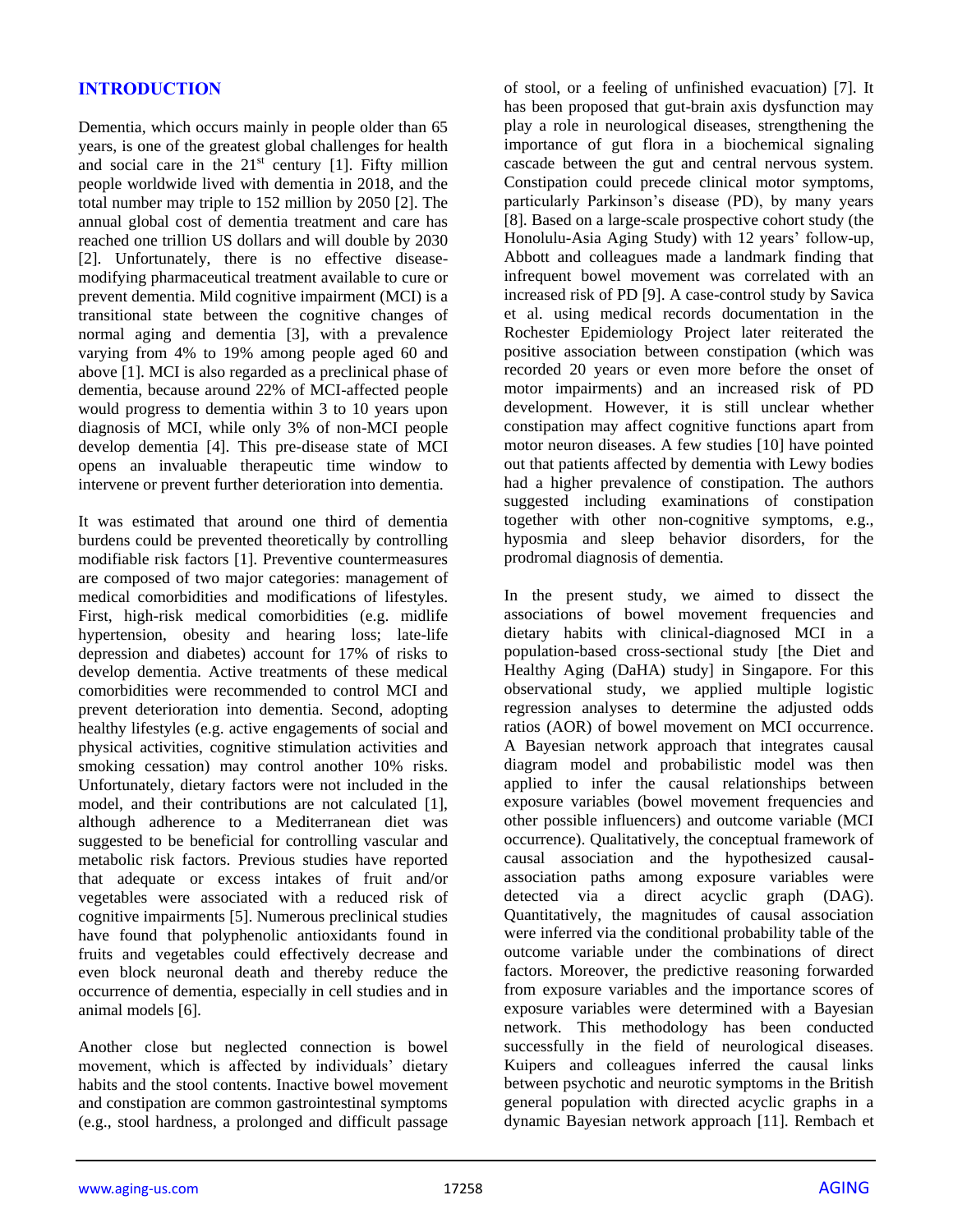al. employed the same approach to reveal the complex biological interactions specific to Alzheimer's disease (AD) and assessed the biological connections among AD-associated serum protein biomarkers [12].

#### **RESULTS**

#### **Socio-demographic characteristics and medical comorbidities of the study population**

Among the enrolled participants (*N*=751), 119 elders (15.9%) were clinically diagnosed with MCI as described in the Methods section, while the rest were defined as non-MCI elders (or cognitive-healthy ageing control). MCI elders (aged 68.9±6.9 years) were 1.5 years older on average than the non-MCI participants  $(67.4 \pm 5.3, P = 0.007,$  Table 1), but had markedly less education  $(4.8\pm4.5 \text{ vs. } 6.8\pm4.1 \text{ years of schooling})$ *P*=0.003). There were no differences between these two groups in gender, marital status, or smoking and drinking habits. On the other hand, MCI patients differed from the non-MCI elders in some medical comorbidities, including hypertension (63.9% *vs.* 46.0%, *P*<0.001), hyperlipidemia (63.0% *vs.* 50.8%, *P*=0.014), diabetes mellitus (25.2% *vs.* 16.1%, *P*=0.017), stroke (8.4% *vs.* 2.5%, *P*=0.001), and cataract/glaucoma (48.7% *vs.* 32.3%, *P*=0.001).

#### **Comparisons of bowel movement frequencies and dietary habits between MCI elders and non-MCI elders**

In order to determine the association of bowel movement frequencies and dietary habits with MCI occurrence, we collected the self-reported frequencies of these factors (e.g., "How often per week do you have a bowel movement within 10 minutes?") in the studied population. We compared the proportions of bowel movement frequencies and different dietary habits between MCI patients and non-MCI elders. As shown in Table 2, a higher proportion of MCI elders complained infrequent (≤3 days per week) bowel movement than the non-MCI elders (26.7% *vs.* 17.2%,  $P = 0.013$ .

Dietary habits were also associated with MCI occurrences. The univariate analyses found that a higher proportion of MCI elders ate fruits infrequently  $(\leq)$ days per week) than their cognitive healthy peers (35.3% *vs.* 19.0%, *P*<0.001). Similar trends were observed for meat (63.9% *vs*. 51.6%, *P* = 0.014) and egg consumption (90.0% *vs.* 82.3%, *P* = 0.040). In contrast, there were no statistical differences in their consumptions of milk and dairy products, vegetables (including green vegetables, celery, and carrots), tofu, sea products (including sea fish and seaweed), or walnut

between subgroups with or without MCI. The infrequent legume consumption (91.6% *vs.* 85.3%,  $P =$ 0.066) and coffee consumption  $(23.5\% \text{ vs. } 32.0\% \text{ , } P =$ 0.067) were slightly different between the two groups but failed to reach the threshold of statistical difference.

Because individuals' dietary habits may affect stool contents and bowel movements, we then determined whether there were any correlations between bowel movement frequencies and dietary habits. The results (Supplementary Table 1) showed that only fruit consumption but not the other dietary habits were associated with bowel movement. The elders who had active bowel movement consumed fruit in a higher frequency  $(≥4$  days per week, 79.8%) than those who had inactive bowel movement  $(71.6\%, P = 0.033)$ .

#### **Multiple logistic regression analyses confirmed the independent associations of bowel movements and fruit consumption with MCI**

To further determine the independent associations of bowel movements and dietary habits with MCI occurrence and adjust for the influences of other factors (e.g., age, education, medical comorbidities), we performed multiple logistic regression analyses. Those factors with statistical differences  $P < 0.1$  in the univariate *chi*-square or analysis of variance (ANOVA) tests (Tables 1 and 2) were included in a multiple logistic regression model (Table 3). It is worth noting that active bowel movement ( $\geq$  4 days per week) was associated with decreased risk of MCI occurrence [adjusted odds ratios  $(AOR) = 0.582, 95\%$  confidence interval  $(CI) = 0.360 - 0.941$ ,  $P = 0.027$ ]. Similarly, years of schooling (AOR = 0.906,  $95\%$ CI = 0.861-0.954, *P* <  $0.001$ ) and active fruit consumption (AOR = 0.516, 95% CI =  $0.330 - 0.808$ ,  $P = 0.004$ ) were found to be associated with decreased risk of MCI occurrence. In contrast, medical comorbidities including hypertension  $(AOR = 1.770, 95\% CI = 1.159-2.705, P = 0.008),$ stroke (AOR = 2.514, 95%CI = 1.065-5.936, *P* = 0.035), and cataracts/glaucoma ( $AOR = 1.803$ ,  $95\%CI =$ 1.190-2.731,  $P = 0.005$  were statistically associated with increased risks of MCI.

#### **Bayesian network model of the influencing factors of MCI**

The hypothesized causal-association paths between MCI occurrence and significant influencers found in the multiple logistic regression analyses were explored by the Bayesian network model of causal inference. As shown in Figure 1, the results indicate five hypothesized causal-association paths leading to MCI occurrence. Among these, both bowel movement and stroke were directly associated with MCI occurrence. Years of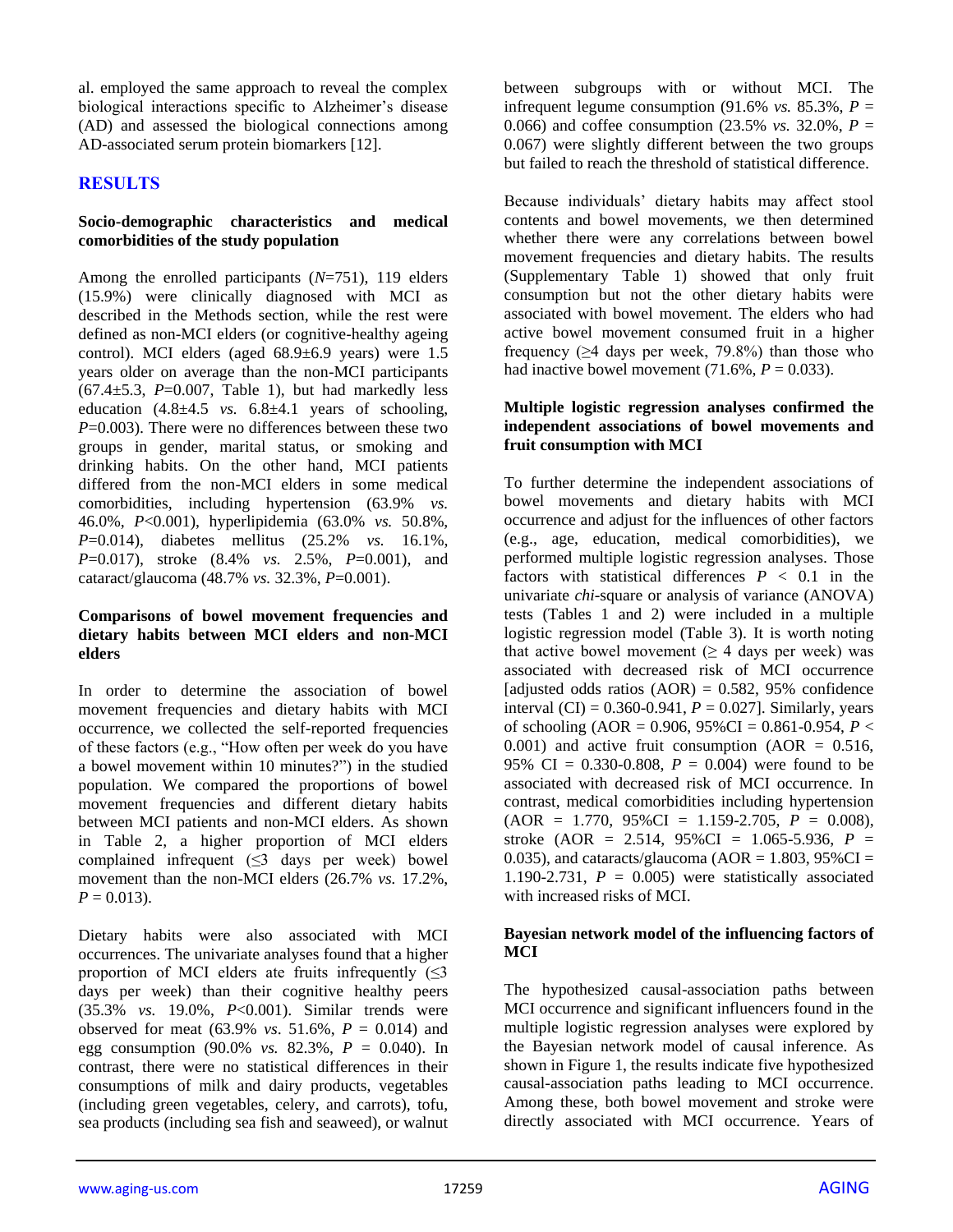|                                           | non-MCI                     | <b>MCI</b>     |               |         |
|-------------------------------------------|-----------------------------|----------------|---------------|---------|
| <b>Variables</b>                          | $n\left(\frac{0}{0}\right)$ | $n$ (%)        | F or $\chi^2$ | P-value |
| Age (Mean $\pm$ SD)                       | $67.4 \pm 5.3$              | $68.9 \pm 6.9$ | 7.426         | 0.007   |
| <b>Years of schooling</b> (Mean $\pm$ SD) | $6.8 + 4.1$                 | $4.8 + 4.5$    | 8.646         | 0.003   |
| Gender*                                   |                             |                | 0.924         | 0.336   |
| Male                                      | 197(31.3)                   | 32(26.9)       |               |         |
| Female                                    | 432 (68.7)                  | 87(73.1)       |               |         |
| Marital status*                           |                             |                | 2.253         | 0.133   |
| Married                                   | 455 (72.3)                  | 78 (65.5)      |               |         |
| Divorced, widowed or single               | 174(27.7)                   | 41 (34.5)      |               |         |
| <b>Smoking</b>                            |                             |                | 0.088         | 0.767   |
| $< 1$ per week                            | 594 (94.0)                  | 111 (93.3)     |               |         |
| $\geq$ 1 per week                         | 38(6.0)                     | 8(6.7)         |               |         |
| <b>Drinking</b>                           |                             |                | 0.342         | 0.559   |
| $< 1$ per week                            | 598 (94.6)                  | 111 (93.3)     |               |         |
| $\geq$ 1 per week                         | 34(5.4)                     | 8(6.7)         |               |         |
| Hypertension                              |                             |                | 12.729        | < 0.001 |
| Yes                                       | 291 (46.0)                  | 76 (63.9)      |               |         |
| No                                        | 341 (54.0)                  | 43(36.1)       |               |         |
| Hyperlipidemia                            |                             |                | 6.013         | 0.014   |
| Yes                                       | 321 (50.8)                  | 75(63.0)       |               |         |
| No                                        | 311 (49.2)                  | 44 (37.0)      |               |         |
| <b>Diabetes mellitus</b>                  |                             |                | 5.688         | 0.017   |
| Yes                                       | 102(16.1)                   | 30(25.2)       |               |         |
| No                                        | 530 (83.9)                  | 89 (74.8)      |               |         |
| <b>Stroke</b>                             |                             |                | 10.331        | 0.001   |
| Yes                                       | 16(2.5)                     | 10(8.4)        |               |         |
| No                                        | 616 (97.5)                  | 109(81.6)      |               |         |
| <b>Heart attack</b>                       |                             |                | 1.556         | 0.212   |
| Yes                                       | 22(3.5)                     | 7(5.9)         |               |         |
| No                                        | 610 (96.5)                  | 112 (94.1)     |               |         |
| <b>Irregular heart beat</b>               |                             |                | 0.601         | 0.438   |
| Yes                                       | 27(4.3)                     | 7(5.9)         |               |         |
| $\rm No$                                  | 605 (95.7)                  | 112 (94.1)     |               |         |
| <b>Heart failure</b>                      |                             |                | 0.046         | 0.831   |
| Yes                                       | 9(1.4)                      | 2(1.7)         |               |         |
| No                                        | 623 (98.6)                  | 117 (98.3)     |               |         |
| Cataracts/glaucoma                        |                             |                | 11.946        | 0.001   |
| Yes                                       | 204 (32.3)                  | 58 (48.7)      |               |         |
| No                                        | 428 (67.7)                  | 61(51.3)       |               |         |
| <b>Gastrointestinal problems</b>          |                             |                | 0.921         | 0.337   |
| Yes                                       | 52(8.2)                     | 13(10.9)       |               |         |
| No                                        | 580 (91.8)                  | 106(89.1)      |               |         |
| <b>Anxiety disorder</b>                   |                             |                | 3.627         | 0.057   |
| Yes                                       | 5(0.8)                      | 4(3.4)         |               |         |
| No                                        | 627 (91.2)                  | 115 (96.6)     |               |         |

**Table 1. Socio-demographic characteristics and medical comorbidities comparisons between MCI elders and non-MCI elders.**

Note: Continuous variables are expressed by mean±SD. \* Due to the missing values in some variables, the total numbers may not equal to 632 or 119. Abbreviations: MCI, mild cognitive impairment; SD, standard deviation.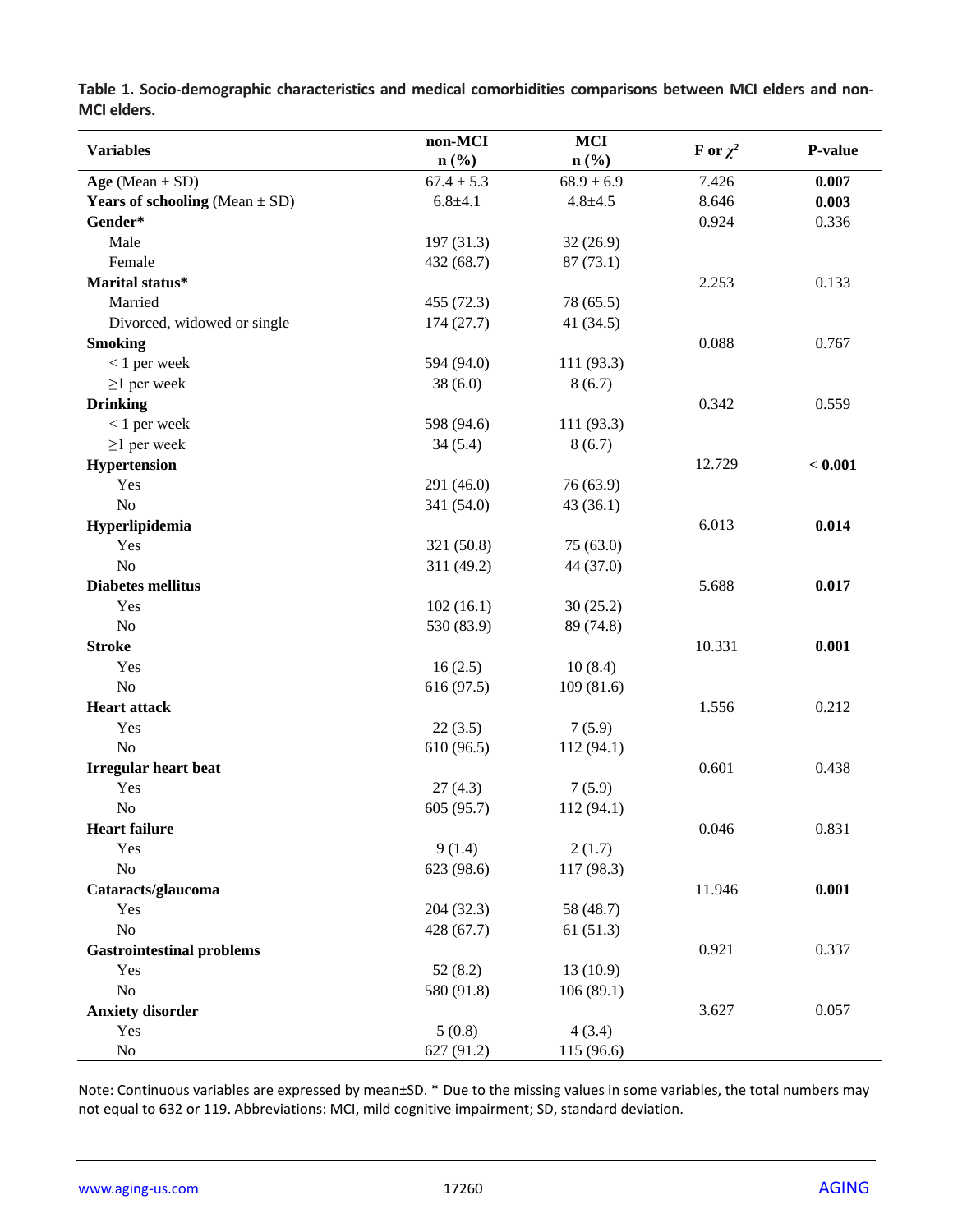**Table 2. Bowel movement and dietary habits variables comparisons between MCI elders and non-MCI elders.**

|                                          | non-MCI                     | <b>MCI</b> |          |         |
|------------------------------------------|-----------------------------|------------|----------|---------|
| <b>Variables</b>                         | $n\left(\frac{0}{0}\right)$ | n(%)       | $\chi^2$ | P-value |
| Have a bowel movement within 10 minutes  |                             |            | 6.107    | 0.013   |
| $\leq$ 3 per week                        | 109(17.2)                   | 32(26.7)   |          |         |
| $\geq$ 4 per week                        | 523 (82.8)                  | 87 (73.3)  |          |         |
| How often consume meat and meat product  |                             |            | 6.074    | 0.014   |
| $\leq$ 3 per week                        | 326(51.6)                   | 76 (63.9)  |          |         |
| $\geq$ 4 per week                        | 306 (48.4)                  | 43(36.1)   |          |         |
| How often consume milk and dairy product |                             |            | 0.001    | 0.972   |
| $\leq$ 3 per week                        | 341 (54.0)                  | 64 (53.8)  |          |         |
| $\geq$ 4 per week                        | 291 (46.0)                  | 55 (46.2)  |          |         |
| How often consume green vegetables       |                             |            | 1.040    | 0.308   |
| $\leq$ 3 per week                        | 65(10.3)                    | 16(13.4)   |          |         |
| $\geq$ 4 per week                        | 567 (89.7)                  | 103(86.6)  |          |         |
| How often consume fruits                 |                             |            | 15.740   | < 0.001 |
| $\leq$ 3 per week                        | 120(19.0)                   | 42(35.3)   |          |         |
| $\geq$ 4 per week                        | 512 (81.0)                  | 77 (64.7)  |          |         |
| How often consume legumes                |                             |            | 3.371    | 0.066   |
| $\leq$ 3 per week                        | 539 (85.3)                  | 109 (91.6) |          |         |
| $\geq$ 4 per week                        | 93(4.7)                     | 10(8.4)    |          |         |
| How often consume eggs                   |                             |            | 4.238    | 0.040   |
| $\leq$ 3 per week                        | 520 (82.3)                  | 107(90.0)  |          |         |
| $\geq$ 4 per week                        | 112(17.7)                   | 12(10.0)   |          |         |
| How often consume sea fish*              |                             |            | 0.021    | 0.884   |
| $\leq$ 3 per week                        | 327 (52.0)                  | 61(51.3)   |          |         |
| $\geq$ 4 per week                        | 302(48.0)                   | 58 (48.7)  |          |         |
| How often consume seaweed #              |                             |            |          | 0.497   |
| $\leq$ 3 per week                        | 616 (97.5)                  | 118 (99.2) |          |         |
| $\geq$ 4 per week                        | 16(2.5)                     | 1(0.8)     |          |         |
| How often consume tofu *                 |                             |            | 2.549    | 0.110   |
| $\leq$ 3 per week                        | 537 (85.2)                  | 108 (90.8) |          |         |
| $\geq$ 4 per week                        | 93 (14.8)                   | 11(9.2)    |          |         |
| How often consume carrot*                |                             |            | 0.657    | 0.417   |
| $\leq$ 3 per week                        | 476 (75.6)                  | 85 (72.0)  |          |         |
| $\geq$ 4 per week                        | 154 (24.4)                  | 33 (28.0)  |          |         |
| How often consume celery*                |                             |            | 1.011    | 0.315   |
| $\leq$ 3 per week                        | 590 (93.8)                  | 115 (96.6) |          |         |
| $\geq$ 4 per week                        | 39(6.2)                     | 4(3.4)     |          |         |
| How often consume walnut                 |                             |            | 1.745    | 0.187   |
| $\leq$ 3 per week                        | 587 (92.9)                  | 115 (96.6) |          |         |
| $\geq$ 4 per week                        | 45(7.1)                     | 4(3.4)     |          |         |
| How often consume coffee                 |                             |            | 3.352    | 0.067   |
| $\leq$ 3 per week                        | 202 (32.0)                  | 28(23.5)   |          |         |
| $\geq$ 4 per week                        | 430 (68.0)                  | 91 (76.5)  |          |         |

Note: \* Due to the missing values in some variables, the total numbers may not equal to 632 or 119. # Analyzed by Fisher's Exact Test. Abbreviations: MCI, mild cognitive impairment.

schooling might be indirectly associated with MCI through fruit consumption. In addition, hypertension could be indirectly associated with MCI through either stroke or cataracts/glaucoma.

Other information obtained from the Bayesian network model of causal inference was the importance of factors. Years of schooling was the most important factor, with an importance score of 0.26, followed by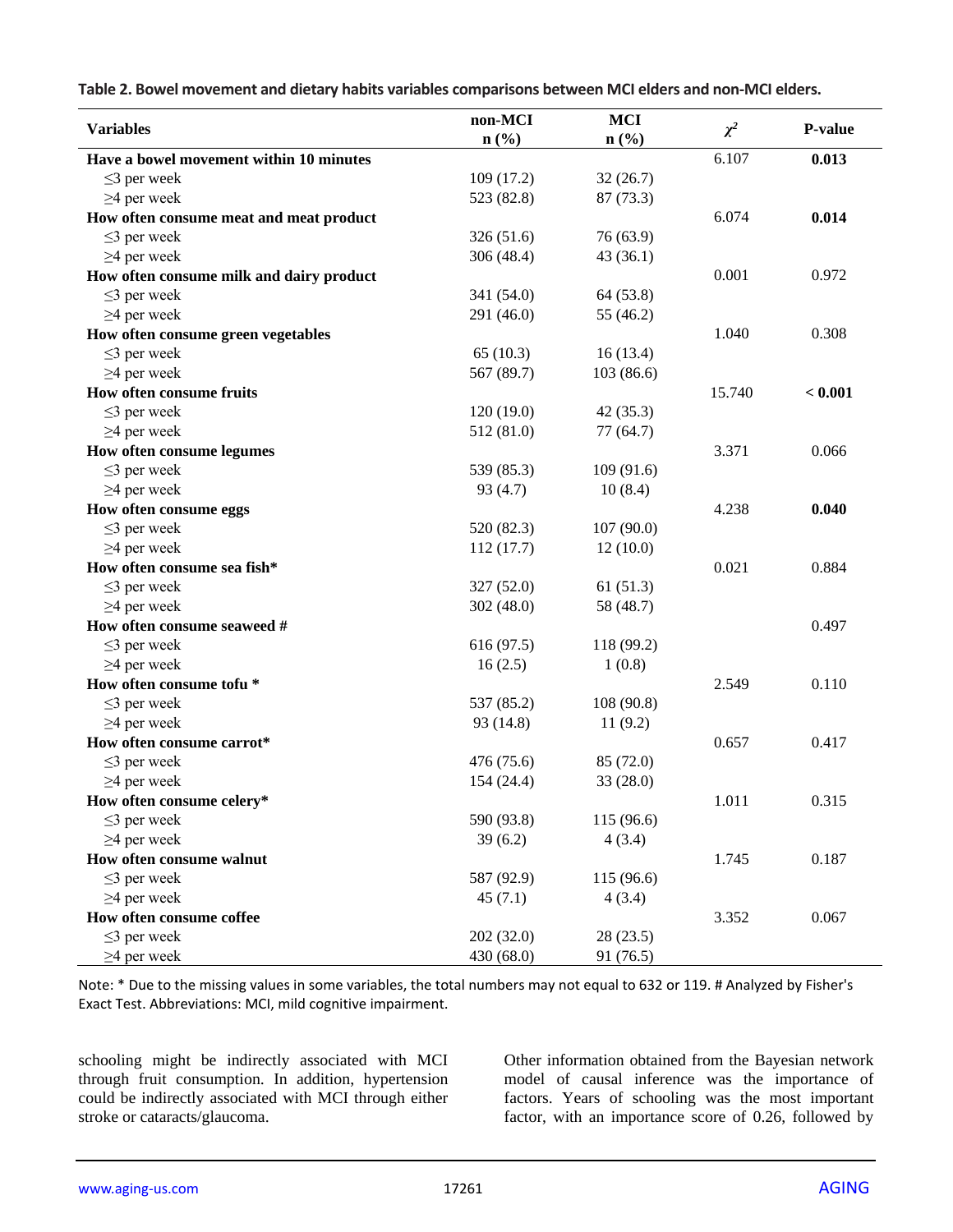|  | Table 3. Multiple logistic regression analysis for MCI. |  |
|--|---------------------------------------------------------|--|
|--|---------------------------------------------------------|--|

| <b>Variables</b>                                                    |          | Wald   | <b>P-value</b> | <b>AOR</b> | 95% CI          |
|---------------------------------------------------------------------|----------|--------|----------------|------------|-----------------|
| Years of schooling                                                  | $-0.099$ | 14.191 | < 0.001        | 0.906      | $0.861 - 0.954$ |
| Hypertension                                                        | 0.571    | 6.981  | 0.008          | 1.770      | 1.159-2.705     |
| Stroke                                                              | 0.922    | 4.423  | 0.035          | 2.514      | 1.065-5.936     |
| Cataracts/glaucoma                                                  | 0.589    | 7.740  | 0.005          | 1.803      | 1.190-2.731     |
| Have a bowel movement within 10 minutes<br>$(\geq 4$ days per week) | $-0.541$ | 4.886  | 0.027          | 0.582      | $0.360 - 0.941$ |
| Consume fruits $(\geq 4$ times per week)                            | $-0.662$ | 8.374  | 0.004          | 0.516      | 0.330-0.808     |

Note: Model was adjusted for gender, age, marital status, smoking, drinking. Abbreviations: AOR, adjusted odds ratio; CI, confidence interval.

fruit consumption (0.25), stroke (0.16), hypertension (0.13), bowel movement (0.12) and cataract/glaucoma (0.09).

Finally, the inference probabilities of Bayesian network forwarding from the two direct factors (inactive bowel movement and stroke) to MCI were analyzed. Specifically, the combination of inactive bowel movement  $( \leq 3$  days per week) and stroke had a maximum conditional probability of 60.00% (Table 4). But inactive bowel movement alone and stroke alone had lower probabilities of 44.51% and 29.54%, respectively. Furthermore, the combination of active bowel movement and no-stroke medical history had the least probabilities of 12.92%.

#### **DISCUSSION**

To the best of our knowledge, the present study was the first to examine the association between bowel movement



**Figure 1. Causal inference of MCI by Bayesian network analysis.** Bayesian network approach detected the hypothesized causalassociation diagram between MCI and exposure variables, and the importance of exposure variables. The magnitude of values presented at each node denote the importance of exposure variables. In other words, the higher magnitude the value is, more important the variable. Meanwhile, the importance of variables was visualized via the gradual changes of color of nodes.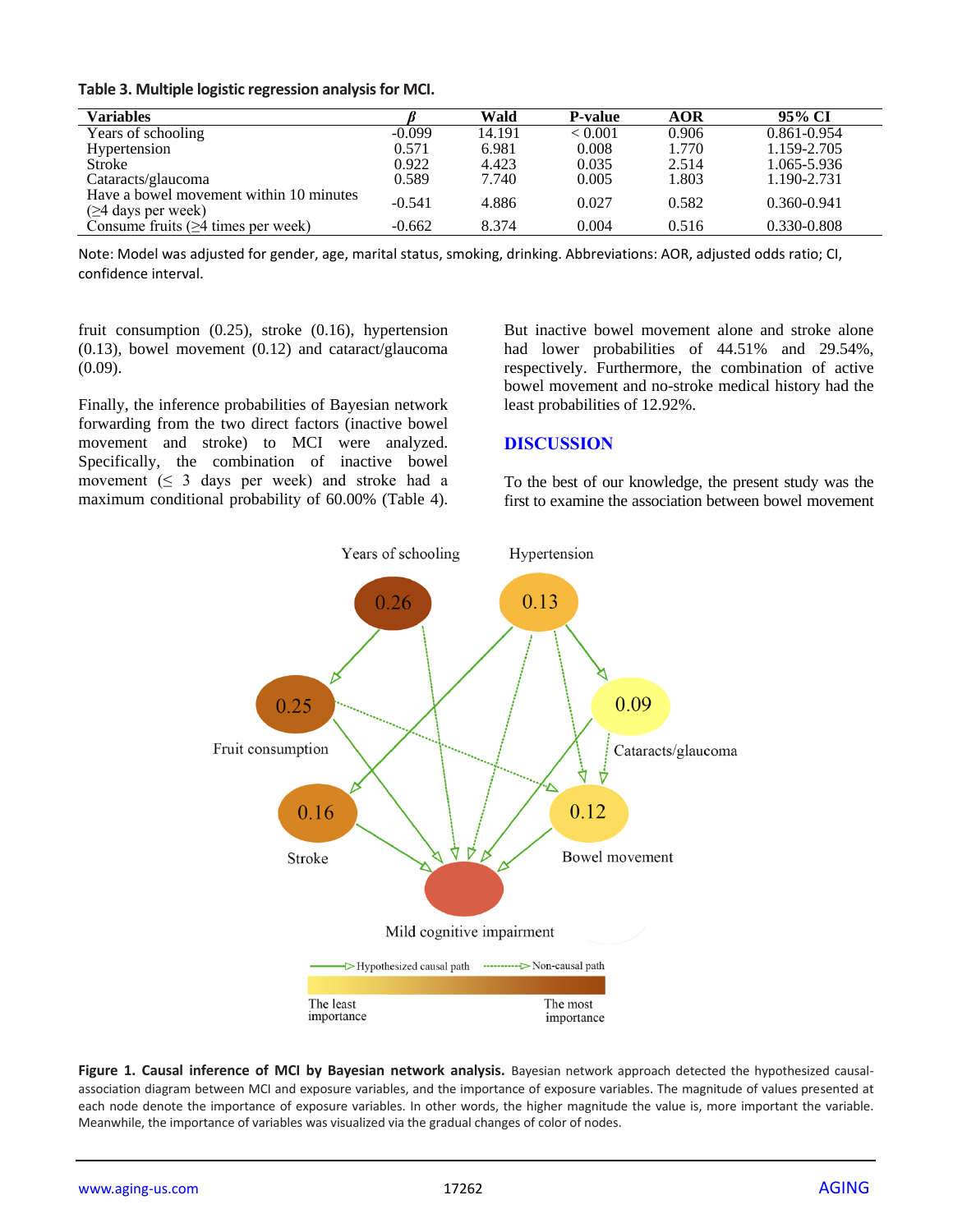| <b>Paternal nodes</b>                   | MCI            |             |
|-----------------------------------------|----------------|-------------|
| Have a bowel movement within 10 minutes | <b>Stroke</b>  | Yes $(\% )$ |
| $\leq$ 3 days per week                  | Yes            | 60.00       |
| $\leq$ 3 days per week                  | N <sub>0</sub> | 44.51       |
| $\geq$ 4 days per week                  | Yes            | 29.54       |
| $\geq$ 4 days per week                  | No             | 12.92       |

**Table 4. Probability inference of Bayesian network for the direct factors of MCI.**

Abbreviations: MCI, mild cognitive impairment.

and MCI. We found that active bowel movement, fruit consumption, and years of schooling were associated with decreased risk of MCI, while medical comorbidities including hypertension, stroke, and cataracts/glaucoma were unfavorable risk factors. The Bayesian network model further revealed that five hypothesized casual-association paths were important for MCI occurrence. Among them, inactive bowel movement and stroke were directly connected with MCI occurrence.

Gut-brain axis dysfunction has been hypothesized to be an essential factor in neurological diseases. Alterations of gut microbiota may mechanically promote neurological inflammation, insulin resistance [7, 13], and consequent neurological pathogenesis [14]. As a common digestive symptom, constipation (or inactive bowel movement) was well documented to increase the risk of motor neurological diseases. In addition to some case-control studies, the prospective Honolulu-Asia Aging Study [9] convincingly demonstrated that people with inactive bowel movement had increased risk for developing PD. However, there is a scarcity of solid epidemiological evidence associating bowel movement (or constipation) with cognitive impairments. Some observational studies have suggested a possible role of bowel movement in MCI or even dementia. On one hand, a few postmortem reports observed higher occurrences of dementia-related pathological changes (e.g., the presence of Lewy bodies and a decrease of substantia nigra neurons) in the brains of those who had been affected by constipation [15, 16]. On the other hand, some studies also reported that about 20% of dementia patients had constipation symptoms [17], which is consistent with findings of the present study that 26.7% MCI-affected elders had inactive bowel movement (Table 2). MCI-affected patients also observed gut microbiota alterations [18]. More importantly, these constipation symptoms can precede the onset of memory impairment by years.

The current study might support the gut-brain axis hypothesis by demonstrating that bowel movement was independently associated with MCI occurrence after adjusting for other influencing factors (Table 3). Furthermore, both bowel movement and stroke were directly associated with MCI in the causal diagram model of Bayesian network. The combination of inactive bowel movement and stroke increased the conditional probability to 60.00%, which was higher than inactive bowel movement alone or stroke alone (Table 4). Very recently, GV-971 (a sodium oligomannate) was found to be effective in relieving neuroinflammation and preventing cognitive impairments in a mouse AD model [19]. The authors concluded that the inhibitory actions of GV-971 on gut dysbiosis were responsible for the observed neuroprotective effects. Some promising results of a phase-III randomized clinical trial using GV-971 to treat mild dementia patients were presented in a conference, but the full results have not been published. It is worth noting that GV-971 was given conditional approval to treat patients with dementia by the China Food and Drug Administration in November 2019. Whether this drug could prove long-term efficacy in multi-regional randomized clinical trials and whether the proposed gutbrain axis dysfunction theory is valid warrant further studies.

The Bayesian network model indicated that education and fruit consumption were two important upstream factors influencing MCI, and they have the highest importance scores at 0.26 and 0.25 respectively (Figure 1). These two factors formed one hypothesized causal path directing from education to fruit consumption and then to MCI. This result is in line with a previous study observing that elderly with high education levels had higher fruit intake [20]. It is well established that childhood education enables individuals to increase cognitive reserve and even maintain cognitive function when they grow old. Education beyond primary school is regarded as the second important modifiable beneficial factor for dementia [1]. In the present study, around 42% of resident elders had no more than 5 years of education. Our results consistently showed that education (years of schooling) was negatively associated with MCI occurrence (Table 3). On the other hand, frequent consumption of fruit  $(\geq 4$  days per week) was also negatively associated with MCI occurrence (AOR = 0.516, 95% = CI 0.330-0.808, *P* = 0.004) in our study (Table 3). Because education and fruit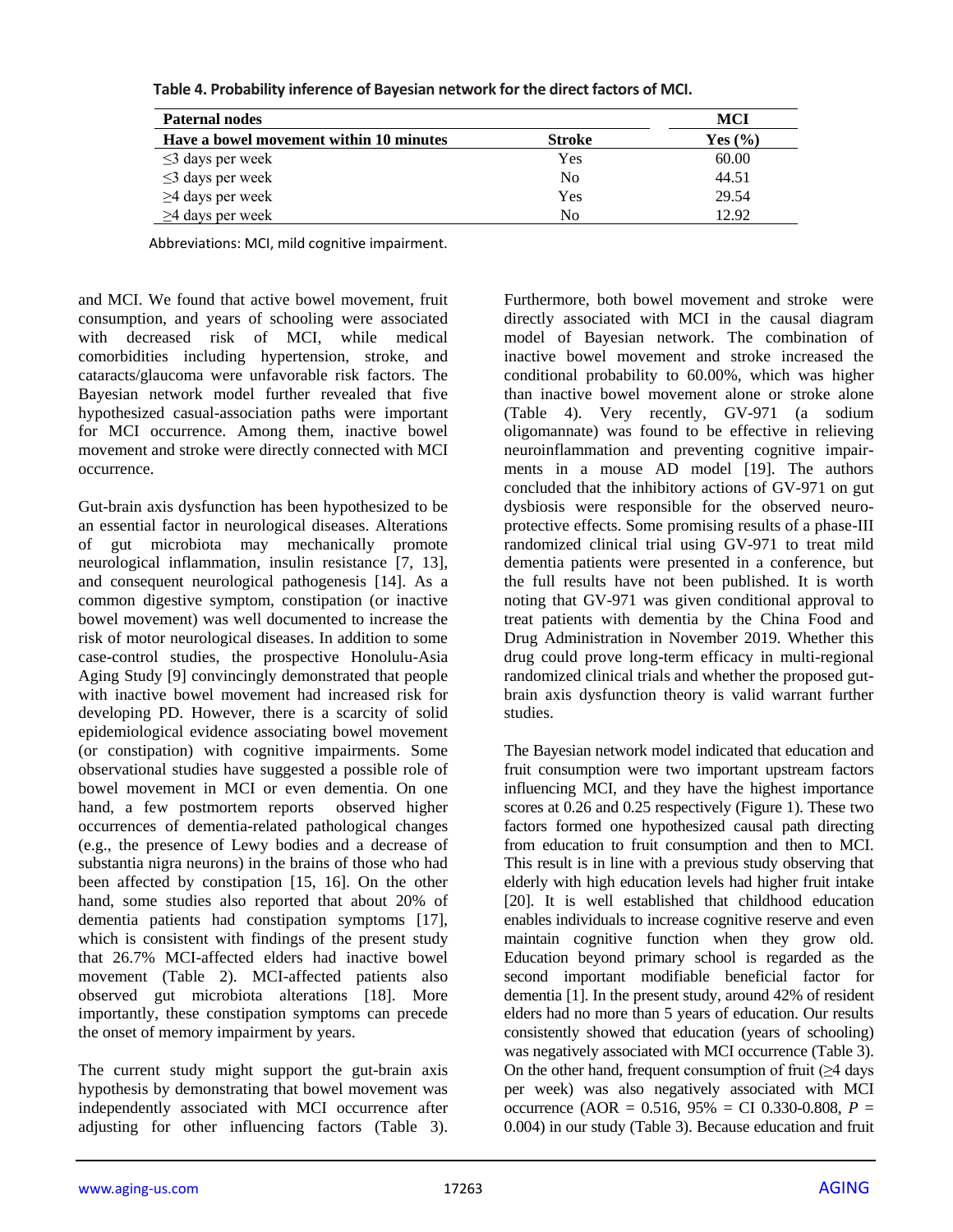consumption belong to the same hypothesized causal path, the combination of poor education ( $\leq 5$  years of schooling) and infrequent fruit consumption (≤3 times per week) reached a conditional probability at 32.86% (Supplementary Table 2), which is far less than the combination of the two direct factors (inactive bowel movement and stroke) with a conditional probability at 60.0% (Table 4).

Besides bowel movement and education via fruit consumption, the other three hypothesized causalassociation paths directing to MCI were stroke, hypertension via stroke, and hypertension via cataracts/glaucoma, according to the Bayesian network model of causal inference (Figure 1). These medical comorbidities were statistically associated with MCI occurrence in the multiple logistic regression analyses (Table 3). Stroke and hypertension are well-known risk factors for MCI and dementia [1, 21, 22]. Active treatment of hypertension, however, significantly reduced the risk of stroke and MCI [23]. In addition, hypertension increases the risk of cataracts and/or glaucoma in population studies and rat experimental models [24]. Cataracts and glaucoma caused visual impairment, which usually affected health-related lifestyles (such as participations in social, physical, and cognitivestimulating activities). However, these health-related lifestyles were well-recognized beneficial factors of MCI [1, 14]. A cross-sectional study in Japan showed that the elderly with mild visual impairments had more than 2 times higher risk of developing dementia [25]. In contrast, cataract surgery may help visual-impaired patients recover eyesight and lower significantly risks of MCI [25].

Based on the Bayesian network model of causal inference (Figure 1), there are three upstream influencers of bowel movement, namely fruit consumption, hypertension, and cataract/glaucoma. Because these three factors converge on the same node of bowel movement, no direct causal path could be inferred. Commonly consumed fruits could promote a healthy microbiota ecosystem by the actions of their fiber and polyphenolics. This conclusion was supported by a recent randomized controlled trial that consumption of fresh mango (a common tropical fruit in Singapore) significantly improved constipation status (frequency of bowel movements, stool consistency and shape, and duration of constipation) in chronically constipated adults [26]. Although bowel movement was associated with fruit consumption (Supplementary Table 1 and Figure 1), the multivariate logistic regression study confirmed their independent associations to MCI occurrence (Table 3). Here we did not find an association of green vegetable consumption with MCI occurrence, probably because the Southeast Asian residents maintain a good dietary habit of consuming green vegetables regularly. In our study, up to 89.2% of the elders ate green

vegetables regularly no less than 4 days per week. Thus, it may be advisable for elders to consume fruits more frequently or daily to promote bowel movement and further prevent cognitive impairments.

We found that the elders with inactive bowel movement  $(\leq$ 3 days per week) had a higher proportion (57.4%) of hypertension comorbidity, compared to the peers with active bowel movement (46.9%, *P*=0.024, Supplementary Table 1). Whether there is a biological causal association directing from hypertension to bowel movement is yet unclear. However, recent studies suggested that the first-line antihypertensive drugs (e.g. diuretics, beta blockers, calcium channel blockers, and angiotensin-converting enzyme/angiotensin receptor blockers) were associated with an increased likelihood of constipation [27, 28].

Finally, a hypothesized connection between cataracts/ glaucoma and inactive bowel movement was also suggested by the Bayesian network model of causal inference (Figure 1). The biological connection between these two factors has not been reported in the literature. We speculate that the hypothesized connection might be attributable to behavior or dietary changes among those elders affected by cataracts/glaucoma. Due to compromised vision, the affected elders may experience physical inactivity, which could lead to slower bowel movement. In addition, they may choose to prepare simple dish or have fast food with insufficient fiber consumption, another cause of inactive bowel movement. But these behavior/dietary connections warrant further examination in future cohort studies.

#### **Limitations**

Our study has several limitations. First, it was a crosssectional study, and the causal relationship of bowel movement with MCI could not be determined with certainty. Therefore, future follow-up studies or longitudinal cohort studies should be conducted to validate the causal relationship. Second, the data (such as lifestyle, dietary habits, and bowel movement) were collected based on self-reporting methods, which might lead to recall bias. To minimize this bias, we excluded all dementia patients in the study. Finally, the present study lacked objective measurements of bowel movement and laboratory examination of stool microbiota. Future studies with constipation clinical diagnoses and the relevant measurements/surveys are needed to improve our results.

#### **CONCLUSION**

In summary, this study demonstrated that active bowel movement and fruit consumption were significantly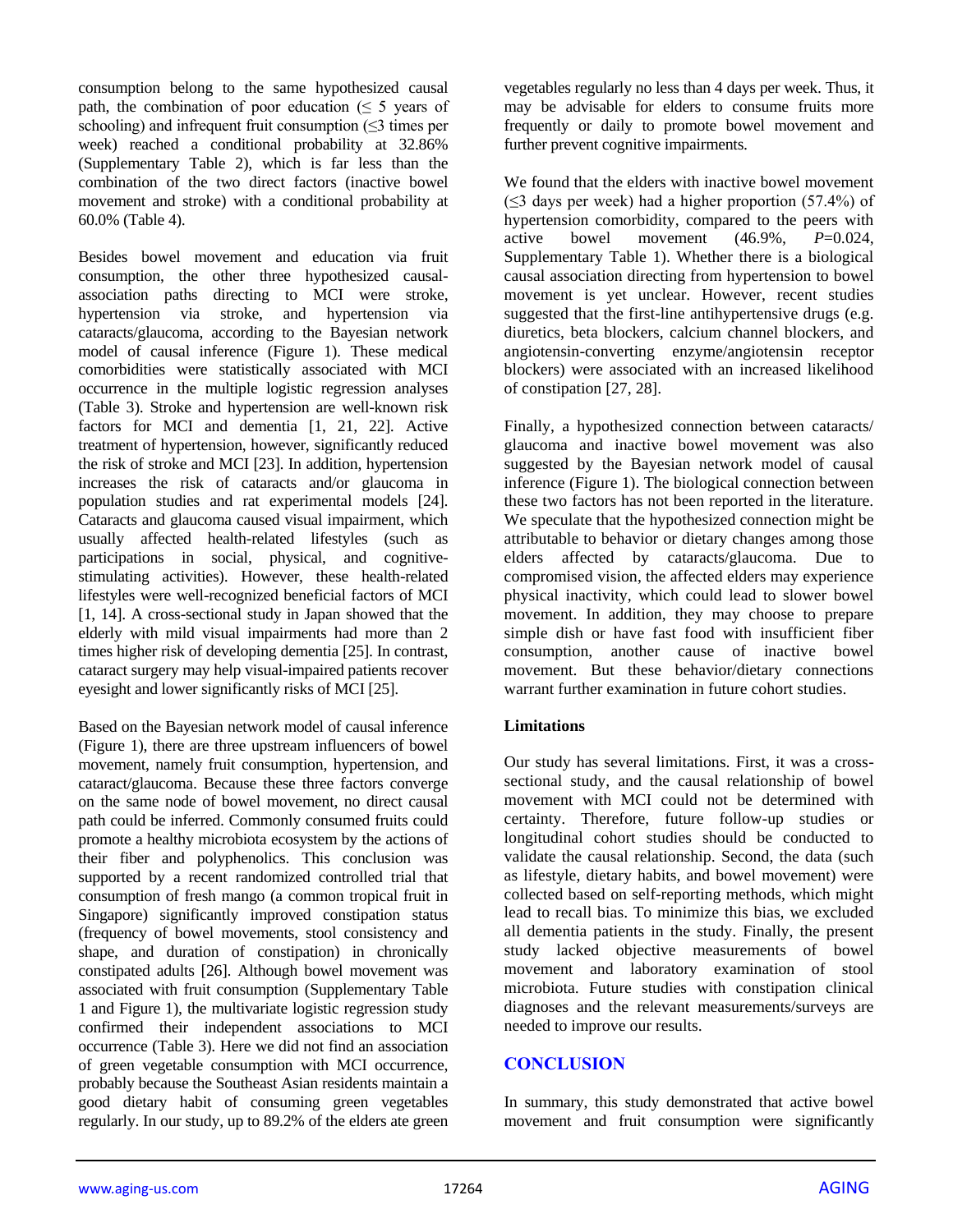associated with decreased risks of MCI in the elderly; while medical comorbidities including stroke, hypertension and cataract/glaucoma were positively associated with MCI. The Bayesian network model of causal inference further revealed five hypothesized causal-association paths leading to MCI, namely stroke, bowel movement, years of schooling via fruit consumption, hypertension via stroke and hypertension via cataracts/glaucoma. Particularly, the combination of stroke and inactive bowel movement reached a maximum conditional probability of 60.00%. Therefore, it would be advisable to decrease risks of MCI by adopting a healthy fruit consumption habit, improving bowel movement and by well management of stroke and hypertension.

## **MATERIALS AND METHODS**

#### **Ethics**

The study was approved by the National University of Singapore Institutional Review Board (No. NUS-IRB-Ref 10-517), and we received informed consent from all individuals who agreed to participate in the study.

#### **Participants and procedures**

This population-based cross-sectional study was conducted from Jul 2011 to Dec 2016. The study population came from the Diet and Healthy Aging Study (DaHA), a community-based longitudinal cohort study that recruited elderly participants (aged  $\geq 60$ ) from a western district of Singapore [29–31]. Well-trained nurses recruited participants via door-to-door census in the district. A demographic questionnaire, the Singapore Modified version of Mini-Mental State Examination (MMSE), the Montreal Cognitive Assessment (MoCA), and a battery of neuropsychological tests were completed by trained research staffs [29, 31]. The inclusive criteria for this study were: 1) Singaporean or permanent residents who live in the West Region of Singapore and 2) aged ≥60. Those who are unable to conduct meaningful faceto-face interviews were excluded. For the current analysis, we further excluded all individuals with a diagnosis of dementia. Finally, a total of 751 respondents were included in the study, of whom 119 were diagnosed with MCI and the remaining 632 individuals without MCI were defined as the cognitive-healthy group.

#### **Variables**

We collected socio-demographic variables (age, gender, education, and marital status), lifestyle and habits (drinking and smoking status), chronic disease status (hypertension, diabetes mellitus, hyperlipidemia, stroke, cataracts/glaucoma, and gastrointestinal problems), psychosocial variables (anxiety disorder), dietary habits (consumption of meat, milk, green vegetables, fruits, legumes, eggs, tofu, seaweed, sea fish, nuts, curry, walnut, tea, and coffee), and bowel movement status (assessed by asking "How often per week do you have a bowel movement within 10 minutes?") using structured questionnaires at the participants' homes. During analysis, the responses of bowel movement status were condensed into the two categories of "≤3 per week" and "≥4 per week." based on the "Rome III Diagnostic Criteria for Functional Constipation".

#### **Neurocognitive assessment and diagnosis**

The MMSE and MoCA were used to assess cognitive impairment of participants. The summed scores of MMSE ranged from 0 to 30, with higher scores indicating better cognitive performance [31, 32]. Participants with MMSE total scores below the education-specific cut-off values  $(\leq 25$  for subjects without formal education,  $\leq 27$  for primary school education level, and  $\leq$ 29 for secondary school and above) might have been suffering cognitive impairment and thus needed further assessment [31]. In addition, MoCA is scored on a 30-point scale, where higher scores correspond to better cognitive status [31, 32]. MCI was defined according to Petersen's criteria [3, 33]. The diagnosis of MCI was made via consensus of a team consisting of a psychiatric epidemiologist, two senior consultant psychiatrists, and other clinical evaluation specialists [34]. As in our previous studies, cognitive impairment was evaluated by locally normed neuropsychological tests, including the Block Design, Digit Span, Rey Auditory Verbal Learning Test, Semantic Fluency, and Color Trails Test, and all MCI patients also met the criteria of mild neurocognitive disorder in the Diagnostic and Statistical Manual of Mental Disorders (DSM) version 5 [34].

#### **Statistical analyses**

Frequencies and percentages were used for categorical variables, while means and standard deviations (SD) were used to describe continuous variables. The comparisons of categorical variables between MCI and non-MCI group were performed using *chi*-square tests, while continuous variables (age, years of schooling) were compared with ANOVA using Statistic Package for Social Science (SPSS) 22.0. A two-sided *P*-value <0.05 was considered statistically significant. The factors with significant or moderate differences under the chi*-*square test and ANOVA (*P*<0.1) were then included in a multivariate logistic regression model.

After identifying the significant factors underlying the status of MCI, a Bayesian network model, structural equation model (SEM), and directed acyclic graph (DAG) approach were integrated to reveal the structure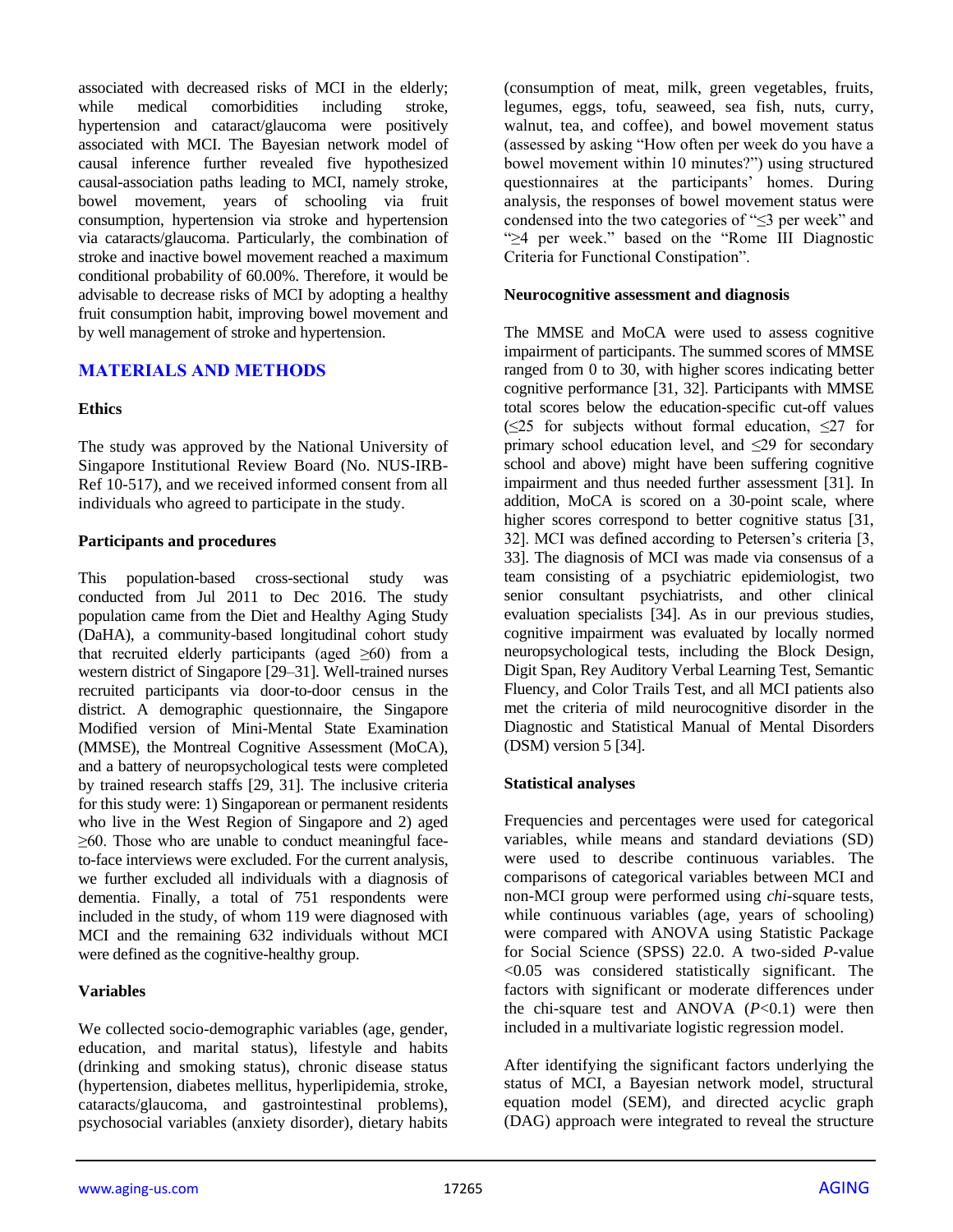of hypothesized causal associations between significant factors and MCI Meanwhile, the probability inferences of the Bayesian network for the influencing factors of MCI were calculated, and the importance of each significant factor was quantitatively measured based on the Tree Augmented Naïve (TAN) Bayesian network learning. In general terms, the Bayesian network model was fitted with the bnlearn package via R software 3.5, the structure of the Bayesian network was defined using the hill climbing algorithm, and the BIC indicator was used to optimize and evaluate the fitted model. Moreover, the Bayesian-network-based causal relationships between exposure variables and MCI were visualized using the R package "dagitty." In addition, the metrics of importance for exposure variables were calculated using SPSS Modeler 18.0.

#### **Abbreviations**

MCI: mild cognitive impairment; PD: Parkinson's disease; DaHA: Diet and Healthy Aging; AOR: adjusted odds ratios; AD: Alzheimer's disease; ANOVA: analysis of variance; CI: confidence interval; MMSE: Mini-Mental State Examination; MoCA: Montreal Cognitive Assessment; DSM: Diagnostic and Statistical Manual of Mental Disorders; SD: standard deviation; SPSS: Statistic Package for Social Science; SEM: structural equation model; DAG: directed acyclic graph; TAN: Tree Augmented Naïve.

#### **AUTHOR CONTRIBUTIONS**

LGD and FL made the main contributions to the conception and design of this study, critical revision of the article, and final approval of the article. HKY, TXY, and YL contributed equally to the analysis of the data, drafting of the manuscript, and revision of the article. The remaining authors participated in data compilation, data analysis and revision of the article. All authors read and approved the final manuscript.

#### **ACKNOWLEDGMENTS**

We thank the DaHA study investigators and coordinators, who collected data and/or samples for this study, as well as all participants and their families, who made this work possible.

#### **CONFLICTS OF INTEREST**

The authors declare that they have no conflicts of interest.

#### **FUNDING**

This study was supported by the National Medical Research Council of Singapore (NMRC/TA/0053/2016) and the National Innovation Challenge on Active and Confident Ageing Programme, Ministry of Health of Singapore (MOH/NIC/COG06/2017) awarded to Lei Feng; the Guangxi Hundred-Talent Program (2016) and the Guangxi Medical University Training Program for Distinguished Young Scholars (2017) awarded to Guo-Dong Lu; the Innovation Project of Guangxi Graduate Education (YCBZ2019034) and the International Communication of Guangxi Medical University Graduate Education (2019) awarded to Kai-Yong Huang; the National Science Foundation of China (Grant No. 81560523, 81760577, and 8196120388) to Zhi-Yong Zhang.

#### **REFERENCES**

- 1. Livingston G, Sommerlad A, Orgeta V, Costafreda SG, Huntley J, Ames D, Ballard C, Banerjee S, Burns A, Cohen-Mansfield J, Cooper C, Fox N, Gitlin LN, et al. Dementia prevention, intervention, and care. Lancet. 2017; 390:2673–734. [https://doi.org/10.1016/S0140-6736\(17\)31363-6](https://doi.org/10.1016/S0140-6736(17)31363-6) PMI[D:28735855](https://pubmed.ncbi.nlm.nih.gov/28735855)
- 2. Patterson C. World Alzheimer report 2018-The state of the art of dementia research: New frontiers. London: Alzheimer's Disease International, 2018.
- 3. Petersen RC, Doody R, Kurz A, Mohs RC, Morris JC, Rabins PV, Ritchie K, Rossor M, Thal L, Winblad B. Current concepts in mild cognitive impairment. Arch Neurol. 2001; 58:1985–92. <https://doi.org/10.1001/archneur.58.12.1985> PMI[D:11735772](https://pubmed.ncbi.nlm.nih.gov/11735772)
- 4. Mitchell AJ, Shiri-Feshki M. Rate of progression of mild cognitive impairment to dementia—meta-analysis of 41 robust inception cohort studies. Acta Psychiatr Scand. 2009; 119:252–65. <https://doi.org/10.1111/j.1600-0447.2008.01326.x> PMI[D:19236314](https://pubmed.ncbi.nlm.nih.gov/19236314)
- 5. Ashby-Mitchell K, Peeters A, Anstey KJ. Role of dietary pattern analysis in determining cognitive status in elderly Australian adults. Nutrients. 2015; 7:1052–67. <https://doi.org/10.3390/nu7021052> PMI[D:25658241](https://pubmed.ncbi.nlm.nih.gov/25658241)
- 6. Patel AK, Rogers JT, Huang X. Flavanols, mild cognitive impairment, and Alzheimer's dementia. Int J Clin Exp Med. 2008; 1:181–91. PMI[D:19079672](https://pubmed.ncbi.nlm.nih.gov/19079672)
- 7. Zhang T, Han Y, Wang J, Hou D, Deng H, Deng YL, Song Z. Comparative epidemiological investigation of Alzheimer's disease and colorectal cancer: the possible role of gastrointestinal conditions in the pathogenesis of AD. Front Aging Neurosci. 2018; 10:176. <https://doi.org/10.3389/fnagi.2018.00176> PMI[D:30323761](https://pubmed.ncbi.nlm.nih.gov/30323761)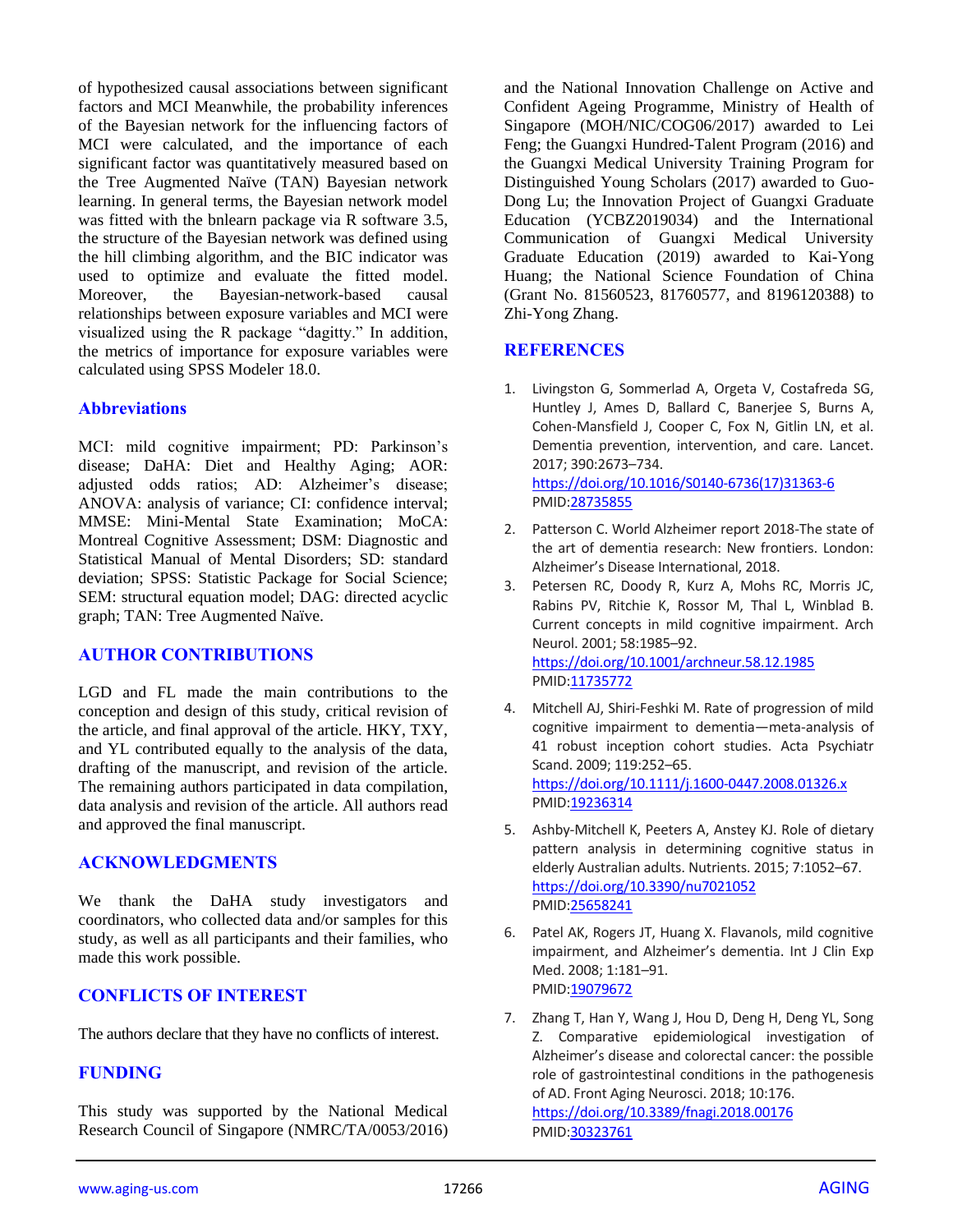- 8. Winge K, Rasmussen D, Werdelin LM. Constipation in neurological diseases. J Neurol Neurosurg Psychiatry. 2003; 74:13–19. <https://doi.org/10.1136/jnnp.74.1.13> PMID[:12486259](https://pubmed.ncbi.nlm.nih.gov/12486259)
- 9. Abbott RD, Petrovitch H, White LR, Masaki KH, Tanner CM, Curb JD, Grandinetti A, Blanchette PL, Popper JS, Ross GW. Frequency of bowel movements and the future risk of Parkinson's disease. Neurology. 2001; 57:456–62. <https://doi.org/10.1212/wnl.57.3.456> PMID[:11502913](https://pubmed.ncbi.nlm.nih.gov/11502913)
- 10. Petrovitch H, Abbott RD, Ross GW, Nelson J, Masaki KH, Tanner CM, Launer LJ, White LR. Bowel movement frequency in late-life and substantia nigra neuron density at death. Mov Disord. 2009; 24:371–76. <https://doi.org/10.1002/mds.22360> PMID[:19006191](https://pubmed.ncbi.nlm.nih.gov/19006191)
- 11. Kuipers J, Moffa G, Kuipers E, Freeman D, Bebbington P. Links between psychotic and neurotic symptoms in the general population: an analysis of longitudinal british national survey data using directed acyclic graphs. Psychol Med. 2019; 49:388–95. <https://doi.org/10.1017/S0033291718000879> PMID[:29808787](https://pubmed.ncbi.nlm.nih.gov/29808787)
- 12. Rembach A, Stingo FC, Peterson C, Vannucci M, Do KA, Wilson WJ, Macaulay SL, Ryan TM, Martins RN, Ames D, Masters CL, Doecke JD; AIBL Research Group. Bayesian graphical network analyses reveal complex biological interactions specific to Alzheimer's disease. J Alzheimers Dis. 2015; 44:917–25. <https://doi.org/10.3233/JAD-141497> PMID[:25613103](https://pubmed.ncbi.nlm.nih.gov/25613103)
- 13. Daulatzai MA. Chronic functional bowel syndrome enhances gut-brain axis dysfunction, neuroinflammation, cognitive impairment, and vulnerability to dementia. Neurochem Res. 2014; 39:624–44.

<https://doi.org/10.1007/s11064-014-1266-6> PMID[:24590859](https://pubmed.ncbi.nlm.nih.gov/24590859)

14. Cattaneo A, Cattane N, Galluzzi S, Provasi S, Lopizzo N, Festari C, Ferrari C, Guerra UP, Paghera B, Muscio C, Bianchetti A, Volta GD, Turla M, et al, and INDIA-FBP Group. Association of brain amyloidosis with proinflammatory gut bacterial taxa and peripheral inflammation markers in cognitively impaired elderly. Neurobiol Aging. 2017; 49:60–68. <https://doi.org/10.1016/j.neurobiolaging.2016.08.019>

PMID[:27776263](https://pubmed.ncbi.nlm.nih.gov/27776263)

15. Schulz-Schaeffer WJ. The synaptic pathology of alphasynuclein aggregation in dementia with lewy bodies, Parkinson's disease and Parkinson's disease Dementia. Acta Neuropathol. 2010; 120:131–43.

<https://doi.org/10.1007/s00401-010-0711-0> PMI[D:20563819](https://pubmed.ncbi.nlm.nih.gov/20563819)

- 16. Hanson JC, Lippa CF. Lewy body dementia. Int Rev Neurobiol. 2009; 84:215–28. [https://doi.org/10.1016/S0074-7742\(09\)00411-5](https://doi.org/10.1016/S0074-7742(09)00411-5) PMI[D:19501720](https://pubmed.ncbi.nlm.nih.gov/19501720)
- 17. Donaghy PC, McKeith IG. The clinical characteristics of dementia with lewy bodies and a consideration of prodromal diagnosis. Alzheimers Res Ther. 2014; 6:46. <https://doi.org/10.1186/alzrt274> PMI[D:25484925](https://pubmed.ncbi.nlm.nih.gov/25484925)
- 18. Li B, He Y, Ma J, Huang P, Du J, Cao L, Wang Y, Xiao Q, Tang H, Chen S. Mild cognitive impairment has similar alterations as Alzheimer's disease in gut microbiota. Alzheimers Dement. 2019; 15:1357–66. <https://doi.org/10.1016/j.jalz.2019.07.002> PMI[D:31434623](https://pubmed.ncbi.nlm.nih.gov/31434623)
- 19. Wang X, Sun G, Feng T, Zhang J, Huang X, Wang T, Xie Z, Chu X, Yang J, Wang H, Chang S, Gong Y, Ruan L, et al. Sodium oligomannate therapeutically remodels gut microbiota and suppresses gut bacterial amino acidsshaped neuroinflammation to inhibit Alzheimer's disease progression. Cell Res. 2019; 29:787–803. <https://doi.org/10.1038/s41422-019-0216-x> PMI[D:31488882](https://pubmed.ncbi.nlm.nih.gov/31488882)
- 20. Dijkstra SC, Neter JE, Brouwer IA, Huisman M, Visser M, van Lenthe FJ, Kamphuis CB. Socio-economic differences in the change of fruit and vegetable intakes among dutch adults between 2004 and 2011: the GLOBE study. Public Health Nutr. 2018; 21:1704–16. <https://doi.org/10.1017/S1368980017004219> PMI[D:29458442](https://pubmed.ncbi.nlm.nih.gov/29458442)
- 21. Faraco G, Iadecola C. Hypertension: a harbinger of stroke and dementia. Hypertension. 2013; 62:810–17. <https://doi.org/10.1161/HYPERTENSIONAHA.113.01063> PMI[D:23980072](https://pubmed.ncbi.nlm.nih.gov/23980072)
- 22. Ivan CS, Seshadri S, Beiser A, Au R, Kase CS, Kelly-Hayes M, Wolf PA. Dementia after stroke: the framingham study. Stroke. 2004; 35:1264–68. <https://doi.org/10.1161/01.STR.0000127810.92616.78> PMI[D:15118167](https://pubmed.ncbi.nlm.nih.gov/15118167)
- 23. Williamson JD, Pajewski NM, Auchus AP, Bryan RN, Chelune G, Cheung AK, Cleveland ML, Coker LH, Crowe MG, Cushman WC, Cutler JA, Davatzikos C, Desiderio L, et al, and SPRINT MIND Investigators for the SPRINT Research Group. Effect of intensive vs standard blood pressure control on probable dementia: a randomized clinical trial. JAMA. 2019; 321:553–61. <https://doi.org/10.1001/jama.2018.21442> PMI[D:30688979](https://pubmed.ncbi.nlm.nih.gov/30688979)
- 24. De Moraes CG, Cioffi GA, Weinreb RN, Liebmann JM. New recommendations for the treatment of systemic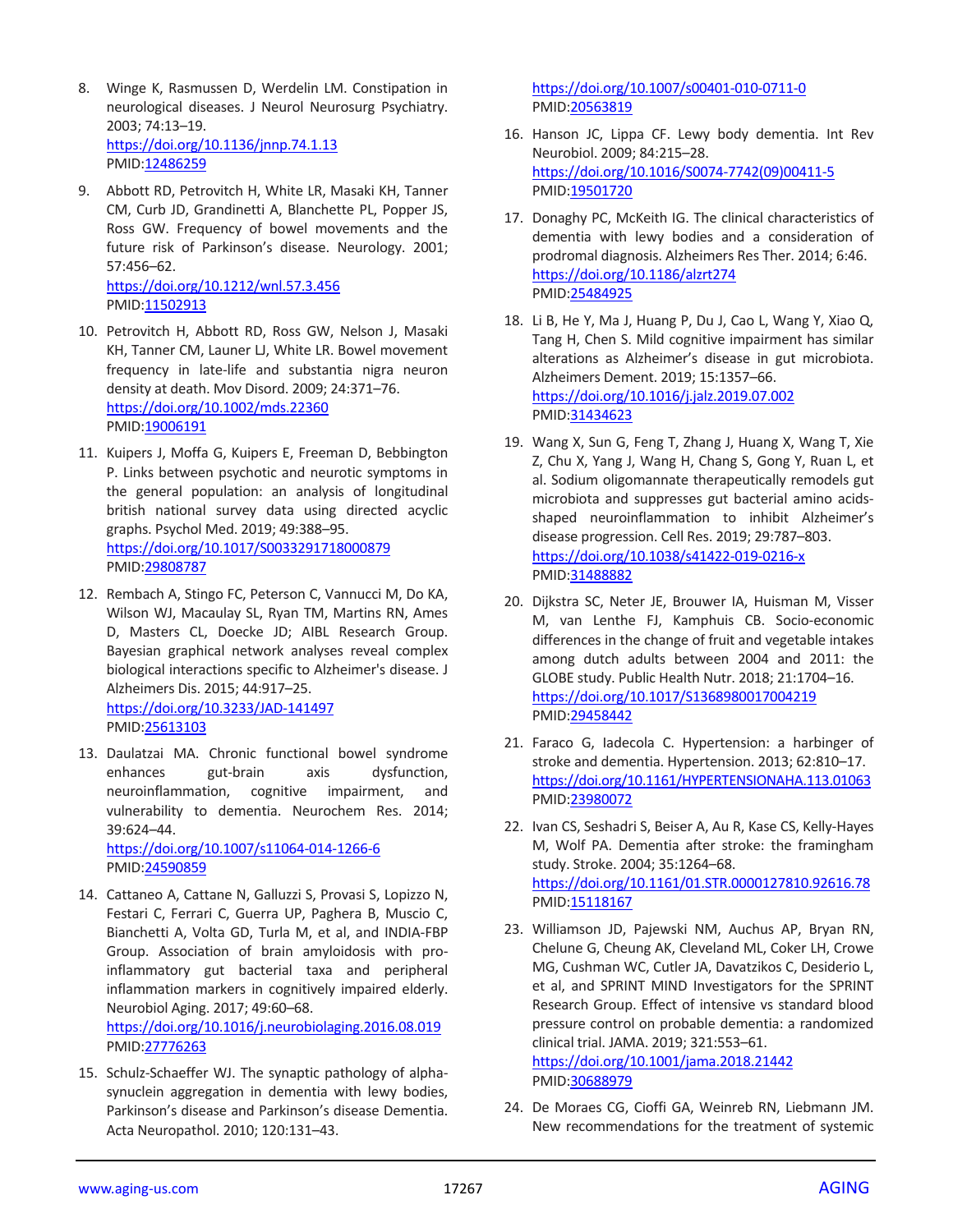hypertension and their potential implications for glaucoma management. J Glaucoma. 2018; 27:567–71. <https://doi.org/10.1097/IJG.0000000000000981> PMID[:29750712](https://pubmed.ncbi.nlm.nih.gov/29750712)

- 25. Miyata K, Yoshikawa T, Morikawa M, Mine M, Okamoto N, Kurumatani N, Ogata N. Effect of cataract surgery on cognitive function in elderly: results of fujiwara-kyo eye study. PLoS One. 2018; 13:e0192677. <https://doi.org/10.1371/journal.pone.0192677> PMID[:29462175](https://pubmed.ncbi.nlm.nih.gov/29462175)
- 26. Venancio VP, Kim H, Sirven MA, Tekwe CD, Honvoh G, Talcott ST, Mertens-Talcott SU. Polyphenol-rich mango (mangifera indica L.) ameliorate functional constipation symptoms in humans beyond equivalent amount of fiber. Mol Nutr Food Res. 2018; 62:e1701034. <https://doi.org/10.1002/mnfr.201701034>

PMID[:29733520](https://pubmed.ncbi.nlm.nih.gov/29733520)

- 27. Cubeddu LX, Aranda J, Singh B, Klein M, Brachfeld J, Freis E, Roman J, Eades T. A comparison of verapamil and propranolol for the initial treatment of hypertension. Racial differences in response. JAMA. 1986; 256:2214–21. PMID[:3531560](https://pubmed.ncbi.nlm.nih.gov/3531560)
- 28. White WB, Johnson MF, Anders RJ, Elliott WJ, Black HR. Safety of controlled-onset extended-release verapamil in middle-aged and older patients with hypertension and coronary artery disease. Am Heart J. 2001; 142:1010–15. <https://doi.org/10.1067/mhj.2001.119127> PMID[:11717605](https://pubmed.ncbi.nlm.nih.gov/11717605)
- 29. Feng L, Cheah IK, Ng MM, Li J, Chan SM, Lim SL, Mahendran R, Kua EH, Halliwell B. The association between mushroom consumption and mild cognitive impairment: a community-based cross-sectional study in Singapore. J Alzheimers Dis. 2019; 68:197–203.

<https://doi.org/10.3233/JAD-180959> PMI[D:30775990](https://pubmed.ncbi.nlm.nih.gov/30775990)

- 30. Deng JH, Huang KY, Hu XX, Huang XW, Tang XY, Wei X, Feng L, Lu GD. Midlife long-hour working and later-life social engagement are associated with reduced risks of mild cognitive impairment among community-living Singapore elderly. J Alzheimers Dis. 2019; 67:1067–77. <https://doi.org/10.3233/JAD-180605> PMI[D:30776006](https://pubmed.ncbi.nlm.nih.gov/30776006)
- 31. Liew TM, Yu J, Mahendran R, Ng TP, Kua EH, Feng L. Neuropsychiatric and cognitive subtypes among community-dwelling older persons and the association with DSM-5 mild neurocognitive disorder: latent class analysis. J Alzheimers Dis. 2018; 62:675–86. <https://doi.org/10.3233/JAD-170947> PMI[D:29480192](https://pubmed.ncbi.nlm.nih.gov/29480192)
- 32. Feng L, Chong MS, Lim WS, Ng TP. The modified minimental state examination test: normative data for Singapore Chinese older adults and its performance in detecting early cognitive impairment. Singapore Med J. 2012; 53:458–62. PMI[D:22815014](https://pubmed.ncbi.nlm.nih.gov/22815014)
- 33. Petersen RC. Mild cognitive impairment as a diagnostic entity. J Intern Med. 2004; 256:183–94. <https://doi.org/10.1111/j.1365-2796.2004.01388.x> PMI[D:15324362](https://pubmed.ncbi.nlm.nih.gov/15324362)
- 34. Yu J, Mahendran R, Rawtaer I, Kua EH, Feng L. Poor sleep quality is observed in mild cognitive impairment and is largely unrelated to depression and anxiety. Aging Ment Health. 2017; 21:823–28. <https://doi.org/10.1080/13607863.2016.1161007> PMI[D:26984646](https://pubmed.ncbi.nlm.nih.gov/26984646)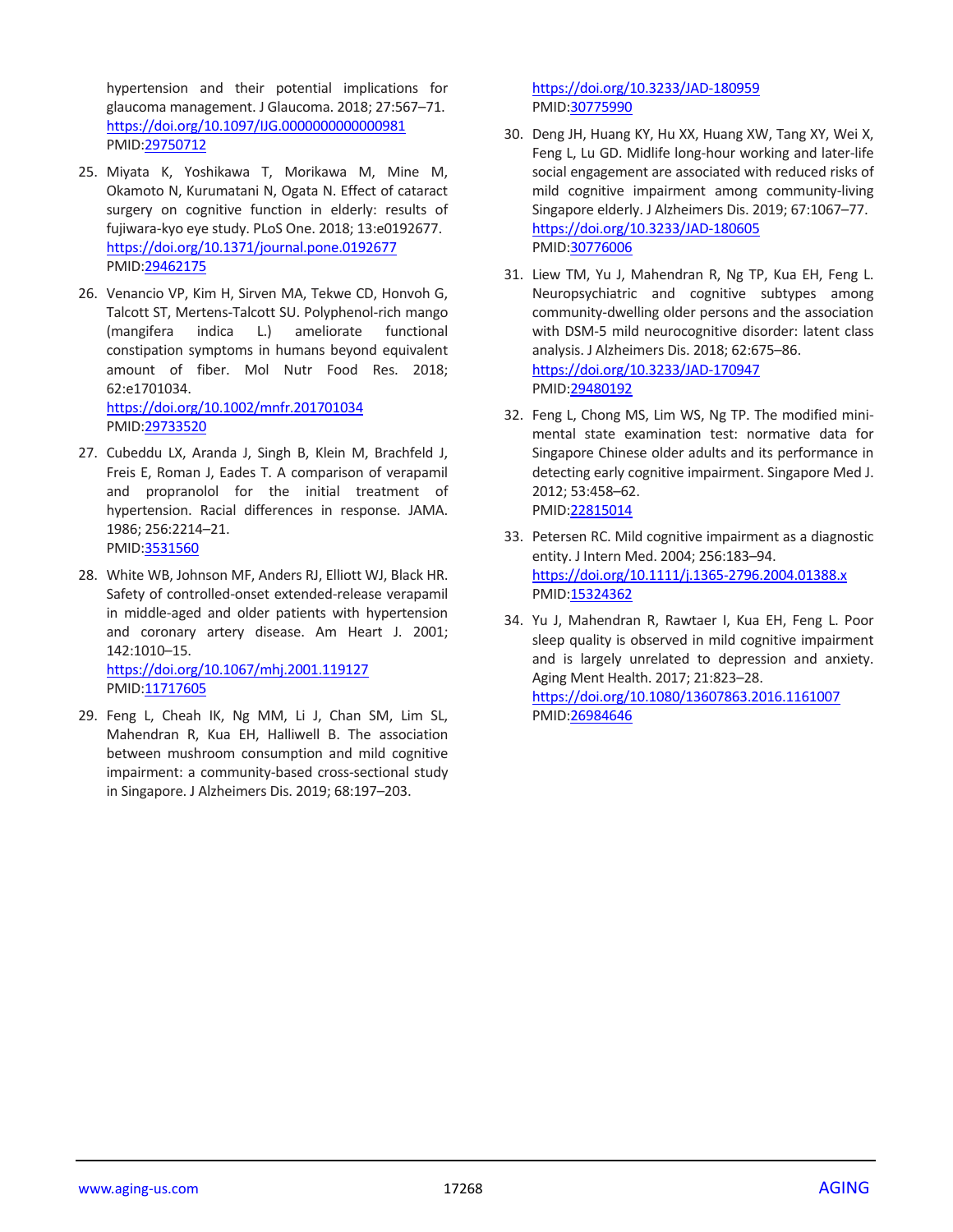## **SUPPLEMENTARY MATERIALS**

## **Supplementary Tables**

**Supplementary Table 1. The associations of dietary habits and medical comorbidities with bowel movement.**

|                                  | Have a bowel movement | Have a bowel movement |          |                |
|----------------------------------|-----------------------|-----------------------|----------|----------------|
|                                  | within 10 minutes     | within 10 minutes     |          |                |
| <b>Variables</b>                 | $(\leq$ 3 per week)   | $(\geq 4$ per week)   | $\chi^2$ | <b>P-value</b> |
|                                  | $N = 141$             | $N = 610$             |          |                |
|                                  | N(%)                  | N(%)                  |          |                |
| How often consume meat and meat  |                       |                       | 0.063    | 0.802          |
| product                          |                       |                       |          |                |
| $\leq$ 3 times per week          | 77 (54.6)             | 326 (53.4)            |          |                |
| $\geq$ 4 times per week          | 64 (45.4)             | 284 (46.6)            |          |                |
| How often consume milk and dairy |                       |                       | 0.324    | 0.569          |
| product                          |                       |                       |          |                |
| $\leq$ 3 times per week          | 73 (51.8)             | 332 (54.4)            |          |                |
| $\geq$ 4 times per week          | 68 (48.2)             | 278 (45.6)            |          |                |
| How often consume green          |                       |                       |          |                |
| vegetables                       |                       |                       | 1.305    | 0.253          |
| $\leq$ 3 times per week          | 19(13.5)              | 62(10.2)              |          |                |
| $\geq$ 4 times per week          | 122(86.5)             | 548 (89.8)            |          |                |
| How often consume fruits         |                       |                       | 4.537    | 0.033          |
| $\leq$ 3 times per week          | 40(28.4)              | 123(20.2)             |          |                |
| $\geq$ 4 times per week          | 101(71.6)             | 390 (79.8)            |          |                |
| How often consume legumes        |                       |                       | 0.344    | 0.558          |
| $\leq$ 3 times per week          | 124 (87.9)            | 525 (86.1)            |          |                |
| $\geq$ 4 times per week          | 17(12.1)              | 85 (13.9)             |          |                |
| How often consume eggs           |                       |                       | 0.033    | 0.856          |
| $\leq$ 3 per week                | 117 (83.0)            | 510 (83.6)            |          |                |
| $\geq$ 4 per week                | 24(17.0)              | 100(16.4)             |          |                |
| How often consume coffee         |                       |                       | 0.719    | 0.397          |
| $\leq$ 3 times per week          | 39(27.6)              | 191 (31.3)            |          |                |
| $\geq$ 4 times per week          | 102(72.4)             | 419 (68.7)            |          |                |
| How often consume nuts           |                       |                       | 0.647    | 0.421          |
| $\leq$ 3 times per week          | 130 (92.2)            | 548 (90.0)            |          |                |
| $\geq$ 4 times per week          | 11(7.8)               | 61(10.0)              |          |                |
| How often consume sea fish       |                       |                       | 0.006    | 0.936          |
| $\leq$ 3 times per week          | 73 (51.8)             | 312 (51.4)            |          |                |
| $\geq$ 4 times per week          | 68 (48.2)             | 295 (48.6)            |          |                |
| How often consume tofu           |                       |                       |          |                |
| $\leq$ 3 times per week          | 123 (87.2)            | 522 (85.8)            | 0.182    | 0.670          |
| $\geq$ 4 times per week          | 18 (12.8)             | 86 (14.2)             |          |                |
| How often consume carrot         |                       |                       |          |                |
| $\leq$ 3 times per week          | 105(75.0)             | 456 (75.0)            | < 0.001  | 1.000          |
| $\geq$ 7 times per week          | 35(25.0)              | 152(25.0)             |          |                |
| How often consume celery         |                       |                       | 0.129    | 0.719          |
| $\leq$ 3 times per week          | 132 (93.6)            | 573 (94.4)            |          |                |
| $\geq$ 4 times per week          | 9(6.4)                | 34(5.6)               |          |                |
| How often consume walnut         |                       |                       | 0.206    | 0.650          |
| $\leq$ 3 times per week          | 133 (94.3)            | 569 (93.3)            |          |                |
| $\geq$ 4 times per week          | 8(5.7)                | 41(6.7)               |          |                |
| How often consume curry          |                       |                       | 2.528    | 0.112          |
| $\leq$ 3 times per week          | 134 (95.0)            | 595 (97.5)            |          |                |
| $\geq$ 4 times per week          | 7(5.0)                | 15(2.5)               |          |                |
| Hypertension                     |                       |                       | 5.113    | 0.024          |
|                                  |                       |                       |          |                |